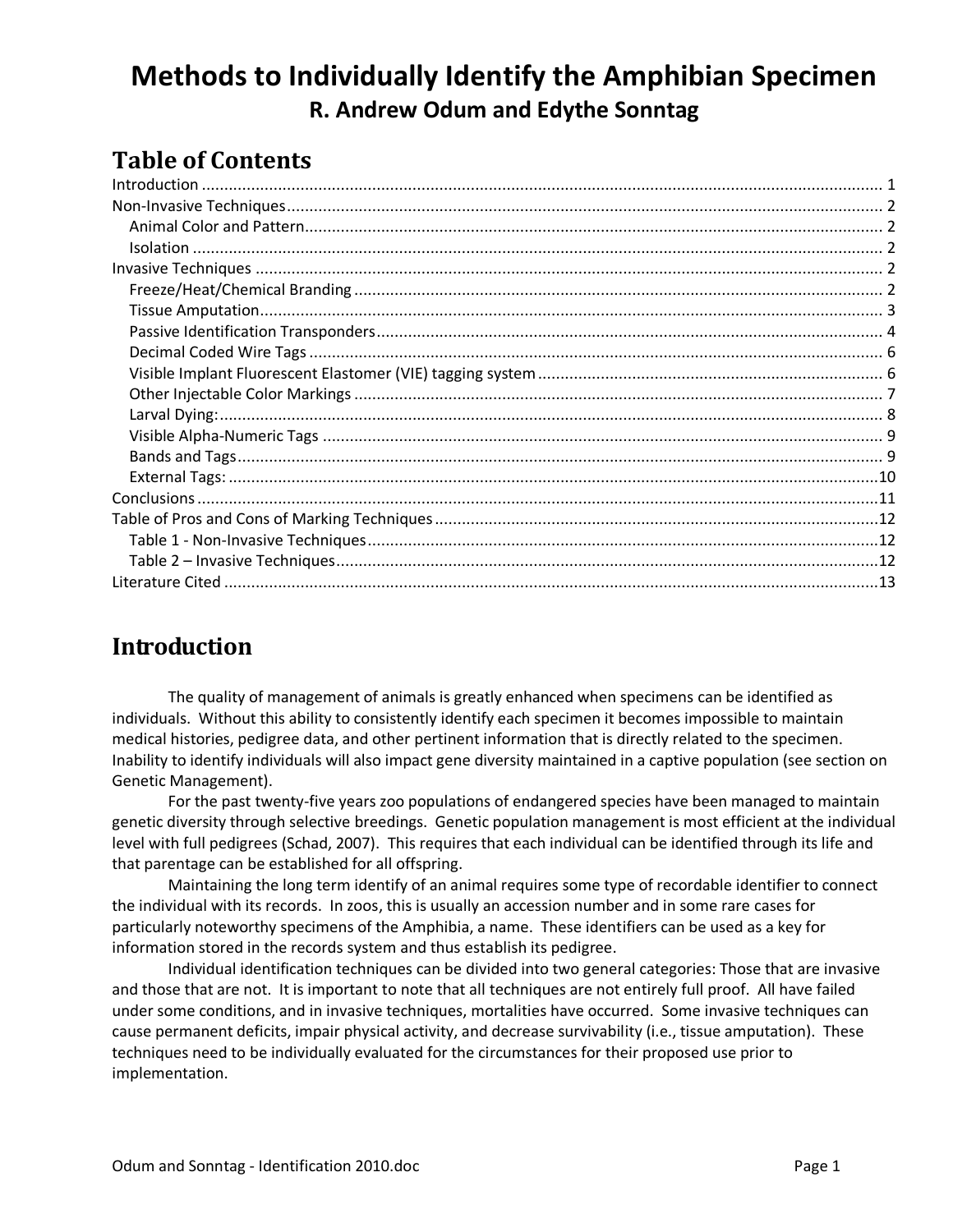### <span id="page-1-0"></span>**Non-Invasive Techniques**

#### <span id="page-1-1"></span>*Animal Color and Pattern*

One of the simplest and most effective methods for identify amphibians is by their pattern and coloration. In many species, once the animal reaches its adult form, its pattern, marking, glandular structures and coloration usually stabilize for the remainder of their life. Although there might be some ontogenetic changes as the animal ages (i.e., darkening), its earlier markings are usually still visible. These patterns can be document either by drawing (if minimal talent is available) or by photographing the animal. Depending on the species, it may be best to use the dorsum, venter, or lateral areas to delineate specimen differences. In the case of animals with "warty" or granular skin, the position and numbers of these features, as well as the coloration are excellent unique identifiers for animals.

The patterns of juvenile animals may change as the animal matures; however, with repeated photographs being taken every 1-4 month, the staff at the Detroit Zoo successfully tracked the identification of a group of juvenile emperor newts through adulthood and saw minimal changes. With regular updating of the records, it is possible to use photographic pattern IDs on juvenile animals in species where there is ontogenetic changes in pattern and color. However, reliance on this method must include a commitment to regularly updating images during growth.

There are limitations for this technique. Obviously if the animals are visually indistinguishable, this technique is ineffectual. In addition as the number of animals in an enclosure increases, it becomes more tedious to determine one animal from the group, particularly if the differences between individual specimens are minimal. Another important factor is size. If the specimens are very small, it is difficult to identify differences without a magnification device, adding the need for instrumentation and specimen restraint. Depending on the species, this technique becomes somewhat ineffective when there are more than five to ten specimens housed together.

There are anecdotal accounts of using xerographic copy machines of fossorial caecilians to document annul ring patterns. Though this method of identification generally disturbed the office staff and soiled the copier, it was effective and less stressful that trying to hold the animals for photographing or drawing. The animal was placed on the clean glass of the copier and a moist towel was placed over it for restraint.

As technology has improved and digital cameras have become the norm, pattern recognition has moved well beyond researchers with hand drawn renditions of the animals they study. Gamble et al. (2008) have developed a pattern recognition algorithm which uses photographs of marbled salamanders (Ambystoma opacum) taken in the field. Tests of the system proved successful for the identification of an individual in only about a minute with 95% accurate in a database of 1000 images.

#### <span id="page-1-2"></span>*Isolation*

Another simple technique for maintaining individual identification is by separating animals into different enclosures. If there is only one animal in the cage, you can easily know who it is. This can also be applied to sexual pairs housed together in the same enclosures, as long as you can determine the sex of the individual specimens (which may or may not be the case in some species of amphibians). By attaching a card with the accession number on the cage, the animal or pair of animals is associated with its identifier. This technique has had some failures when the cage marks fade or are rubbed off, or the attached card is removed. This deficiency can be overcome by simple maintenance of the numbers and cards.

### <span id="page-1-3"></span>**Invasive Techniques**

#### <span id="page-1-4"></span>*Freeze/Heat/Chemical Branding*

Odum and Sonntag - Identification 2010.doc Page 2 Skin branding is the process of causing a scar to form on the surface of the skin in a manner that makes an identifiable mark. This can be done with heat (direct heat branding or electrocauterization) (Clark Jr, 1971) freeze branding using liquid nitrogen or dry ice (Daugherty, 1976; Paine et al., 1984; Measey et al., 2003); or by using chemicals (using a solution of 0.5% amido Schwartz in 7% acetic acid)(Wolf and Hedrick, 1971). This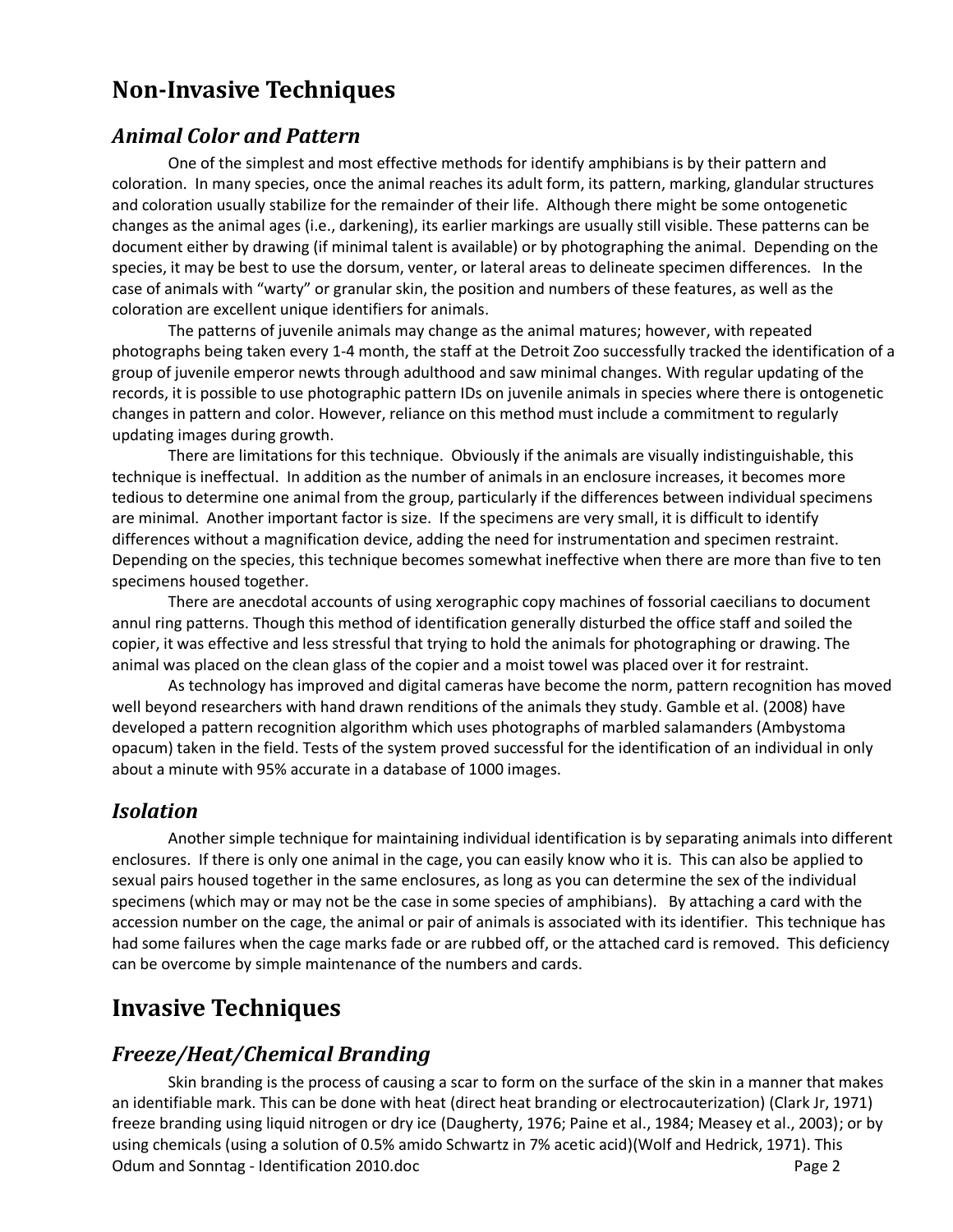method is painful; and therefore, requires local or general anesthetic. In addition, due to the nature of amphibian skin these marks are only semi-permanent in some species (CACC, Unknown).

Freeze branding has been employed in field studies for larger species of amphibians such as Cryptobranchids. The animal is "branded" with a mark or number using extreme cold. A metal branding tool is cooled to well below freezing with a refrigerant or dry ice. The branding tool must be of sufficient mass to effectively freeze the skin and pigment cells of the animal. When the very cold brand is placed on the wet skin of an amphibian for a few seconds, the tissues in contact with the brand will freeze and die. The resulting area usually heals without pigment, making a permanent mark on the animal. There are disadvantages to this method. First the brand itself is unaesthetic and visible. Second, the method is crude and the brands are usually large. The actual area frozen by the brand is not easily controlled. The longer the brand is in contact with the skin, the wider the brand. The difference of a small acceptable brand and a large area of scar tissues may be the result of a few additional seconds of contact time between the amphibian and the branding tool.

Though the freeze branding marks have lasted a relatively long time in large species such as Cryptobranchids, there may be limits in smaller species. Both heat and freeze brands have been used in toads. Clark (1971) describes a heat branding method in which wire is formed into the shape of numbers and used to apply unique marks to 311 Gulf Coast toads (*Bufo valliceps*) with mark retention of a year. Paine et al. (1984) tested freeze branding on Puerto Rican crested toads (*Peltophrynes lemur*) at the Buffalo Zoo with success and marks lasting over 2 years.



The photograph to the left shows a freeze brand on a fish; in this case, a single line. It is easily seen here that there are limitations to the number of variations with this crude mark.

#### <span id="page-2-0"></span>*Tissue Amputation*

Toe clipping has been a common technique in field research projects for reptiles and amphibians for many years. This technique is invasive and creates a permanent deficit in the animal. It has the potential to increase mortality (Clarke, 1972). Still, this is a technique that has been employed in some zoo programs. The technique involves amputating digits from the animal that corresponds to a numbering scheme. Below is an example of a number system for up to 10,000 individuals (Twitty, 1966).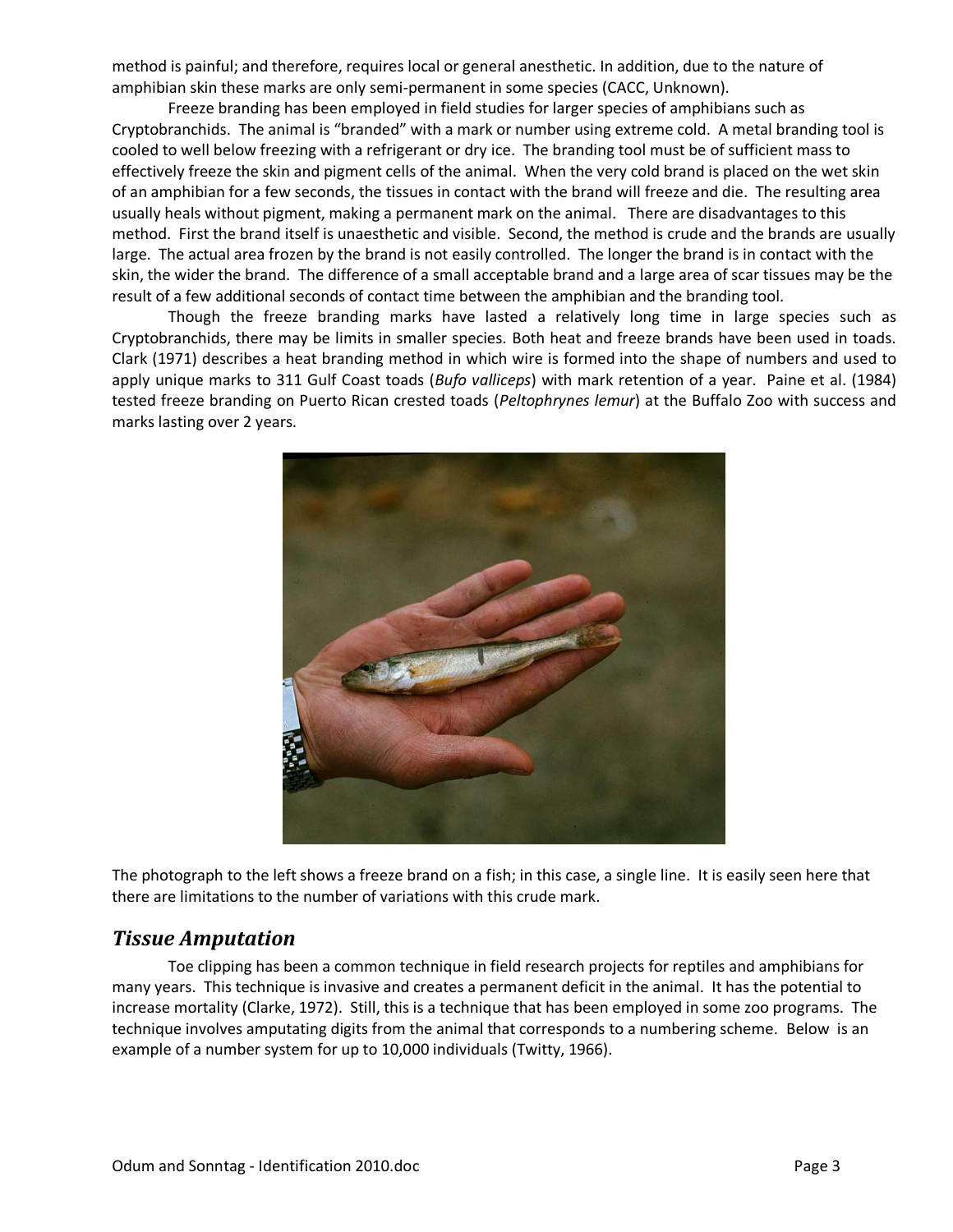

From Donnelly (1994)

A problem with this method is that it may require the removal of multiple digits from a single appendage, leaving the animal little more than a stump. This can compromise the competence of the animal to perform simple essential biological functions such as locomotion, breeding embraces, feeding, etc. In addition, rare infections are noted at the amputation site.

One place that this technique has been used is for some conservation release programs. Usually young amphibians are monitored by groups and are all given a single mark coding (i.e., the removal of one digit). Older animals may be marked with an individual code. The use of this technique has to be weighed carefully between the need to track animals and to obtain release survival rates and the potential harm that may be done to the released animals.

In addition, toe regeneration was an issue in some species, especially salamanders (Davis and Ovaska, 2001), so Heatwole (1961) used beryllium nitrate to inhibit the regrowth of the toes in *Plethodon cinereus*, which was very successful for the study. Heatwole acknowledged that beryllium nitrate is known to be toxic and cause edema and death at even low concentrations, but used a dilute concentration carefully applied to the clipped toe (Heatwole, 1961). American Society of Ichthyologists and Herpetologists (2004) recommends limiting the number of toes clipped per animal and avoiding removal of two adjacent toes (Beaupre et al., 2004). May (2004) wrote an article stating that the use of toe clips statistically compromised of studies using these marks.

As molecular ecology and skeletochronolgy have become tools in ecology, toe clipping is often a marking method where the removed tissue has important uses. Lien (2007) recently used toe-clipping to determine the demographics of Taipei Grass Frog (*Rana taipehensis*) and used the toes for skeletochronological investigations. If toe clips are used, all removed toes should be cataloged and stored in an appropriate manner for possible analysis, especially in rare or endangered species.

Tail clipping in salamanders has also been used as a marking technique; however, the regenerative ability of salamanders makes this a temporary method at best. Arntzen et al. (1999) compared marking and tissue sampling methods in the newt *Triturus cristatus* and recommend it even though the clips grew back within about eight months. This is another opportunity for researchers to collect genetic samples. Tail clipping in tadpoles has limited utility as well since the mark is generally lost within 2-3 weeks of amputation (Turner, 1960). Guttman and Creasey (1973) noted that tail clipping also has the risk of causing damage to blood vessels or nerves.

#### <span id="page-3-0"></span>*Passive Identification Transponders*

Passive identification transponders (commonly referred to as PIT tags) are perhaps the most common method of identification for zoo animals. A microchip is place under the skin in the back or into the coelomic cavity of the animal. This is accomplished by making a small incision in the animal and manually placing the tag,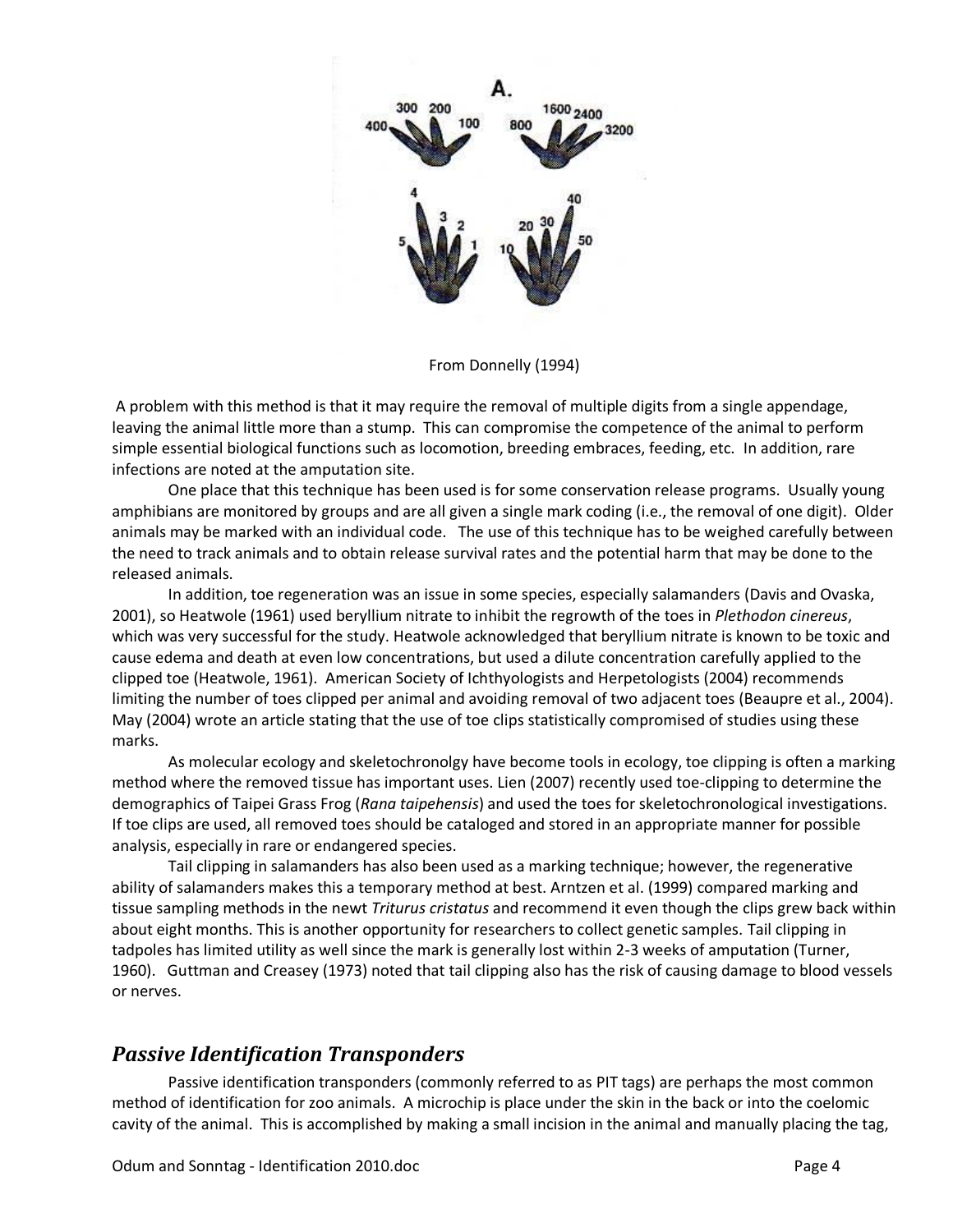or by using an applicator. The applicator is a large hypodermic device with a 12 gauge needle. The tag can then be detected by a reader that sends radio signals to the transponder, which excites a transmitter in the tag to return a unique alpha/numeric code that is decoded by the reader. There are billions of codes available that assure that the codes are unique. The code appears on a screen in the reader.

This is an invasive technique that potentially exposes the animal to infection, although this has rarely been report. There are also limitations. The tags are ~1.2cm long and 2.2cm wide. Frogs must be at lease 25-35 mm in SV length to accept the tags. Also, the tags frequently migrate in the body of the animal and it is not uncommon for the PIT tags to be expelled from the amphibian, usually from a different location than the original insertion. This is particularly true when the tag is placed in the body cavity. Tags are known to be passed in the feces. When the tag is expelled, the identification of the animal can be lost.

Another issue with PIT tags is that there are several systems on the market which are incompatible. The most common tags are sold by AVID and Trovan. There has been a patent dispute between these companies and AVID tags may be more easily obtained in the U.S. An AVID tag cannot be read by a Trovan reader. AVID does make a universal reader that will read both tags and another European system, but it is expensive (~\$1,200 USD). Some programs have adopted Trovan tags as a standard and some AVID. This may make it necessary to have more than one system availble at your institution.



Portable Avid Transponder Reader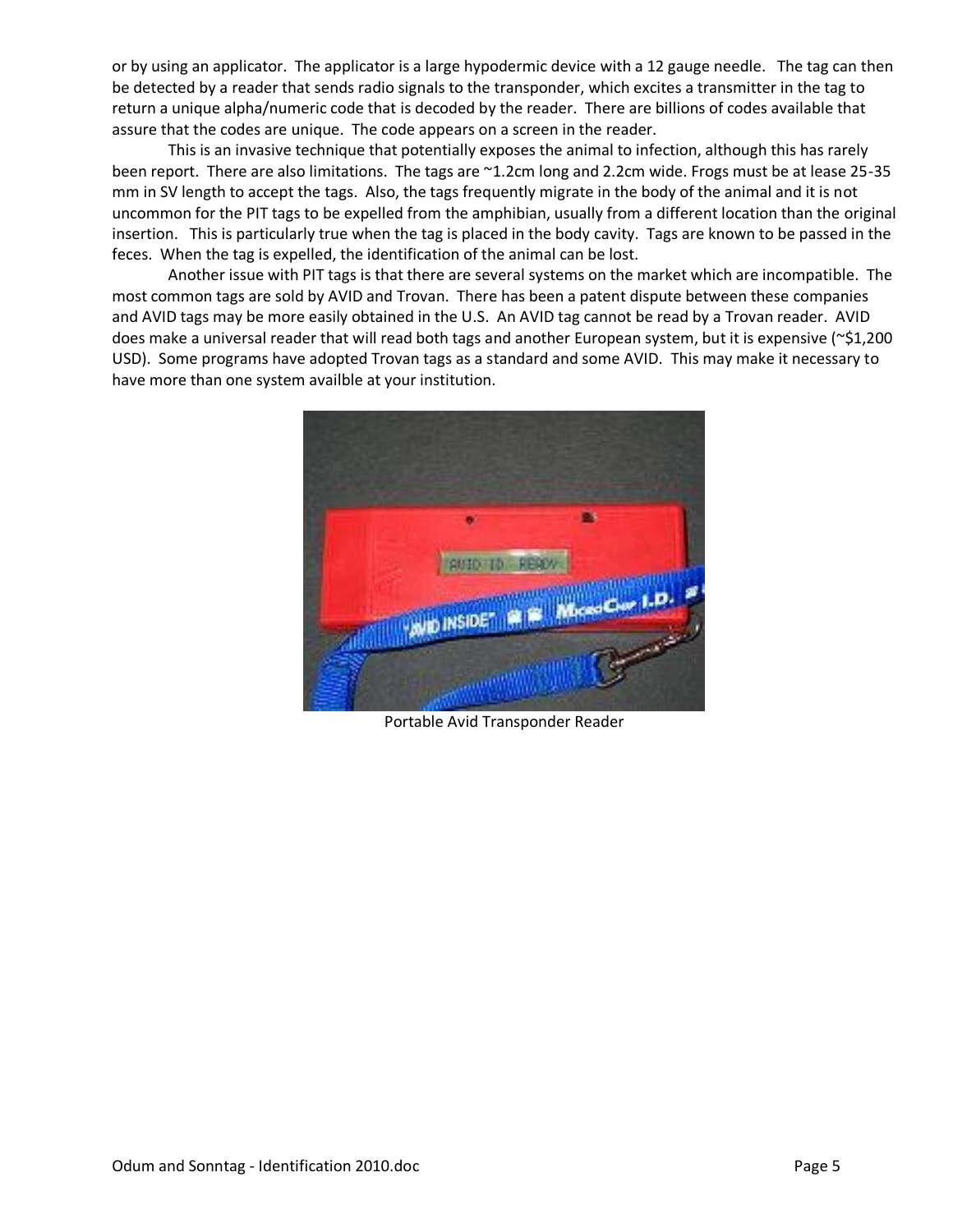#### <span id="page-5-0"></span>*Decimal Coded Wire Tags*

A technology developed for the fisheries managers to monitor released fish is to use small sections of magnetized wires with tiny (micro) numbering imprinted on the wire (Donnelly et al., 1994). The presence of the wire is detected with a magnetic detector system. It then must be removed in order to read the number with a magnifying device. The removal of the tag is a surgical procedure and there is risk for mortality, functional deficit, or scarring. This technique has limited applications in captivity, but could be a valuable tool for release programs where large numbers of small animals are released.



From : [http://www.nmt.us/products/cwt/cwt.htm.](http://www.nmt.us/products/cwt/cwt.htm)

#### <span id="page-5-1"></span>*Visible Implant Fluorescent Elastomer (VIE) tagging system*

Another technique using pigmented polymers also has its origins in fish studies. The technique involved injecting a visible fluorescent elastomer subcutaneously into the animal (Donnelly et al., 1994). The elastomers are availble in a variety of colors. Some colors of the elastomer can then be seen by placing the animal under a black light, other do not fluoresce and must be visible without the light for identification. The fluorescing dyes are clearly visible under the skin even with some pigmentation. By placing the elastomer at different sites on the animal and using different colors, an animal can be identified. Below is an example of marking of a frog using the webbing in the hind foot.



From:<http://tropicalis.berkeley.edu/home/husbandry/tags/E-ANTs.html>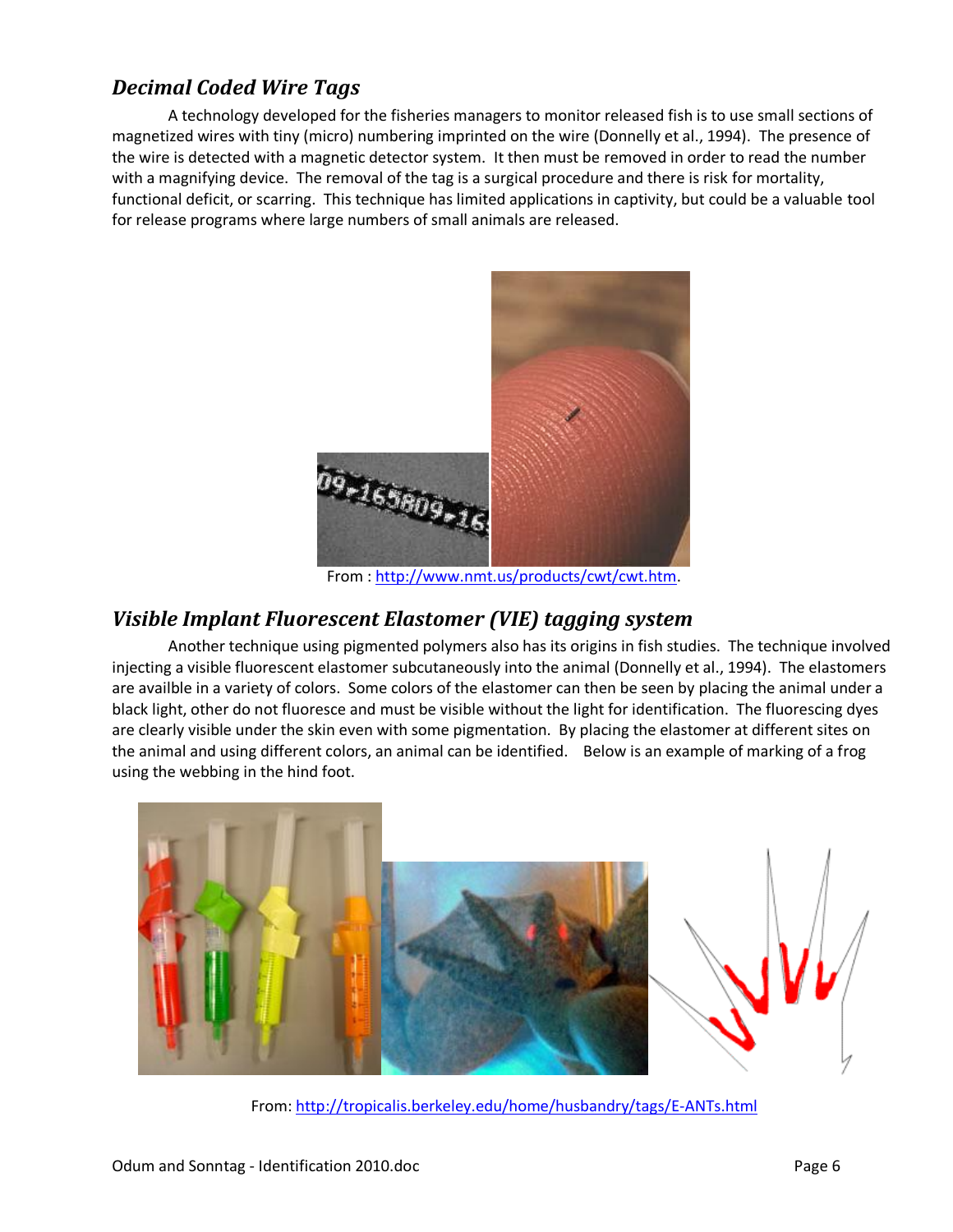Systems have also been developed for salamanders. This photo shows four sites that can be used to code identification with various colors.



From:<http://www.pwrc.usgs.gov/resshow/droege2rs/salmark.htm>

Another application for elastomers is to mark larvae. The elastomer becomes a permanent part of the animal. When the animal metamorphoses into the adult form the elastomer tag can remain visible. One problem with technique is that you never really know where the implant will end up on the metamorphosed animal. Tissues move and proliferate during the metamorphosis process. Tagging of larvae often requires that the animals are anesthetized, especially in smaller species, which carries its own risks. The small size makes it impossible to safely and effectively restrain the larvae while tagging. With anesthesia, very small animals can be marked. For example, larval red spotted newts were successfully marked at the Detroit Zoo and retained their tail tags.

Another issue is that some of the elastomer may migrate in body of the animal. In Wyoming toads, it was discovered that elastomers injected in a leg could be detected under UV light in the liver when the animal was later examined during necropsy (Williams, 1995). Due to the skin of amphibians not being directly adhered to the muscle, tags place subcutaneously will often migrate to the lowers part of the body. Multiple color tagging of frogs in the thighs often results in a collection of color spots in the groin area. This can be resolved by injecting the elastomer into the surface of the underlying muscle. Once injected, gently running your finger over the site will indicate if the tag is secure.

The use of elastomer has been compared to other methods of marking, including Davis and Ovaska (2001) who compared elastomer tagging to toe clipping. They found that western red-backed salamander, (*Plethodon vehiculum*) tagged with elastomer showed better weight gain than animals that were toe clipped in the lab and in the field. Heeymeyer et al. (2007) tested elastomer in eastern red-backed salamanders (*Plethodon cinereus*) which have dark skin which could limit the value of this technique. Their results indicate that this marking technique is a viable option though there was some migration of the tags and they there therefore recommend placing multiple marks as far away from each other as possible (Heemeyer et al., 2007). The manufactures of this produce site a number of papers that have tested the applicability of this product including Regester and Woosley (2005) who used VIE to identify and track the egg masses (Northwestern Marin Technology, Application Note APG02, 2007).

#### <span id="page-6-0"></span>*Other Injectable Color Markings*

Over the years, a variety of methods involving the injection of a highly visible product into the animal have appeared. All these methods were initially applied to the fisheries industry where they were refined and sometimes even automated. The techniques used most often appear to be Panjet™ (Wright Health Group, Ltd. Dundee) and other tattooing methods, Injectable acrylic polymers, and Visible Implant Elastomer (which we have discussed) (Northwestern Marine Technology, Salisbury UK).

Tattooing in general implants some kind of dying into the skin at a depth to avoid the coloration washing off. The Canadian Council on Animal Care (CACC, Unknown) manual for amphibian and reptile care recommends selection of a tattooing method based on 1) use of a dye that contrasts with the animals skin and 2) use of a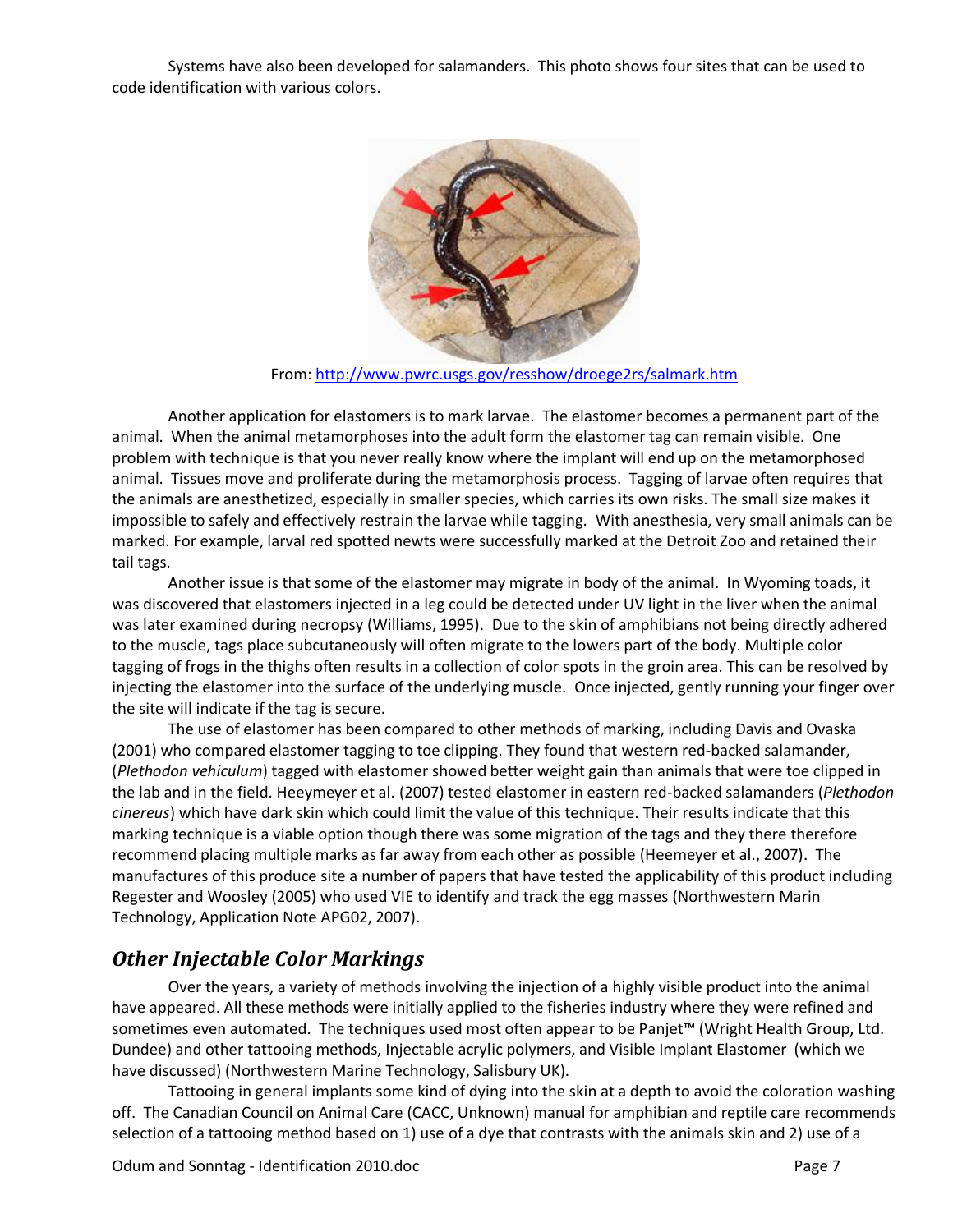tattoo that maintains legibility over time, with diffusion into the skin, and in ultraviolet degradation (CCAC Species-Specific Recommendations on: Amphibians and Reptiles, date unknown). However, even with these considerations Murray and Fuller (2000) recommend using tissue removal, branding, freeze branding, and electrocauterization over tattooing due to the potential for problems with visibility and legibility. Herpetological Animal Care and Use Committee (HACC) of the American Society of Ichthyologists and Herpetologists (Beaupre et al., 2004) approves of the use of tattooing as a marking method, but cautions that the dye being used has the potential for absorption and, if the toxicity is unknown in amphibians, possible deaths. In addition, the permeable nature of amphibian skin makes a tattoo marking prone to diffusion.

Panjet™ tattooing is an automated method of injecting dyes intracutaneously through pressurization instead of using a needle. This process is commonly used in fisheries as the small aperture and high pressure of the device essentially forces the dye into the skin of the animal. Measey (2003) used this technique in caecilians and found the marks to be reliable and, based on observation only, did not to impact the survival or behavior of the animals.

Though the name brand Panjet™ was not mentioned, Nishikawa and Service (1988) used a high pressure, needless method like it in a comparison of this technique and toe clips for recapturability in the salamanders *Plethodon jordani* and *P. glutinosus*. They altered the previously used method by decreasing the size of the aperture of the gun using a small tube and placing marks in various locations on the body and limbs. The results of this study showed that this marking method was successful, with results better than those of the toe clipped animals for recapture (Nishikawa and Service, 1988). Taylor and Deegan (1982) studied the effectiveness of this method in green frog (*Rana clamitans*) tadpoles and found it to be successful in marking large numbers of larva, however, they do warn that the pressure may be an issue if trying to mark small, delicate animals. They also did not investigate the possible impacts of marking on larval growth (Taylor and Deegan, 1982).

Another injectable marking protocol used in a variety of amphibian studies is injectable acrylic polymer. Wooley (1973) used this method in salamanders with success, though individual markings were not possible. This process gave marks that were visible from 4-5 feet away; however, there was some slight fading along the perimeter of the mark and slight instability of the marks over time in a few animals. The main advantage noted by Wooley was the ability to observe the animals without capture and handling after the initial marking. However, increased visibility to the researchers would imply increased visibility to predators which may impact survival. Cecil and Just (1978) used the same procedure to mark larval bullfrogs (*Rana catesbeiana*). Though there was some difficulty discriminating similar colors (such as white and yellow) the method was successful and cost effective overall (Cecil and Just, 1978).

Marking larval amphibians presents a unique challenge due to their size and structure. Seale and Boraas (1974) used mixture of dye, petroleum jelly, and mineral oil and injected it into the tail and back of the tadpoles. They found the markings to be permanent (until metamorphosis) and have no impact on the animals. If not place correctly, however, there were problems with the swimming motion of the tad forcing the mark out and would therefore require remarking. Others had much less success with this method since the ratio of mineral oil to petroleum jelly must be exact, and there is a lack of consistency in the available products to allow for regular success.

#### <span id="page-7-0"></span>*Larval Dying:*

Dying whole tadpoles has been used in a variety of studies over the years. In all these methods, the main variable is the dye used. Regardless of the dye, a solution is made and the tadpoles are placed in the dye solution for a set amount of time. The dye absorbs into the semi-permeable skin of the larvae and colors the whole animal. Guttman and Creasey (1973) found that methyl blue killed tadpoles and stained internal organs, neutral red only lasted two days, Bismarck brown Y caused sluggish behavior. If the purpose of the study is to understanding survival and behavior in larval amphibians, the temporary effects of neutral red appears to be preferable. Travis (1981) used neutral red to stain *Hyla gratiosa* tadpoles and assess the impact of dying on tadpole growth and survival. Their data indicates that dying tadpoles decreased the growth of the tadpoles. This should be a consideration in the decision process for considering its use.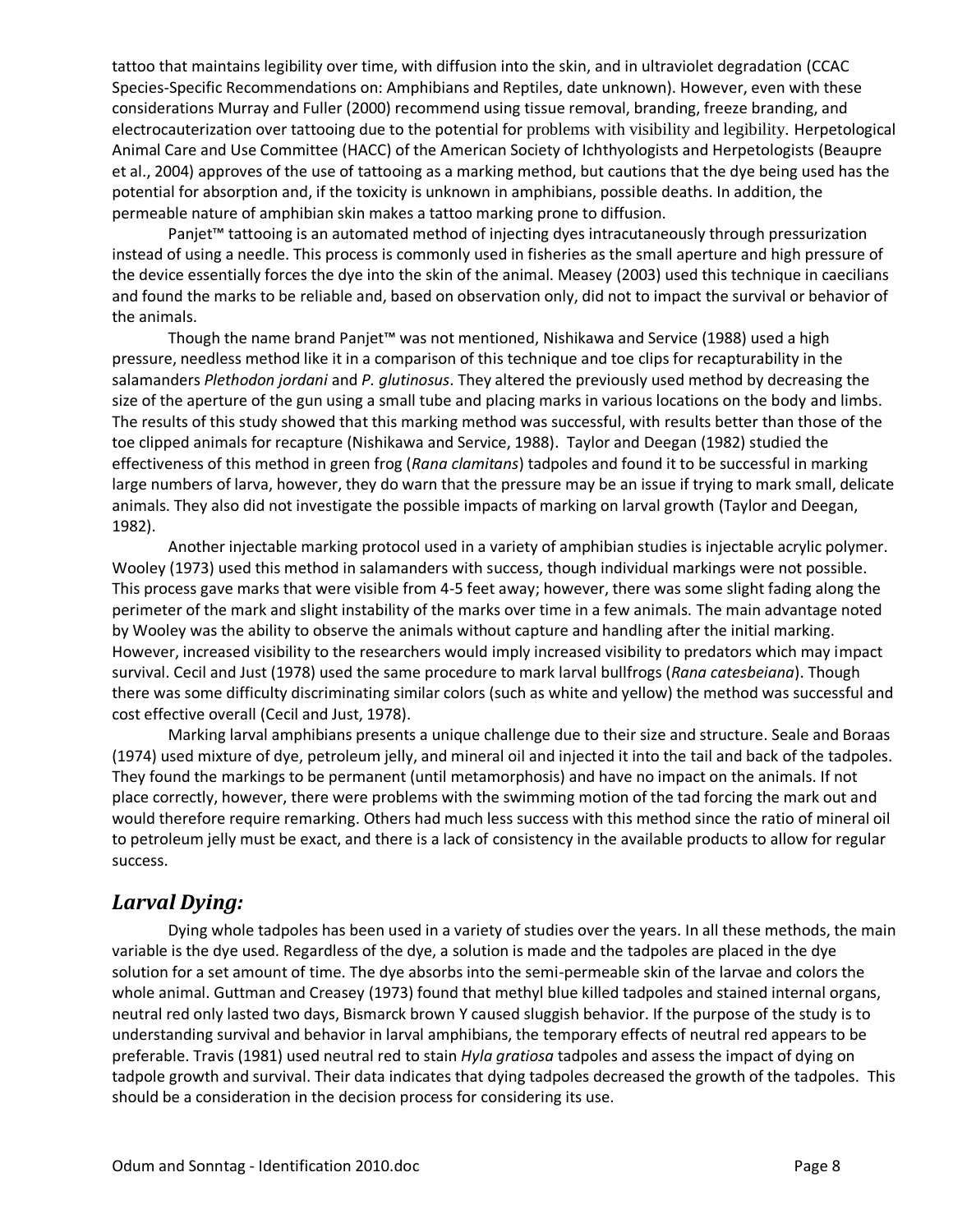#### <span id="page-8-0"></span>*Visible Alpha-Numeric Tags*

Visible alpha-numeric tags that can be applied to amphibian identification are commercially available (Donnelly et al., 1994). These tiny tags are inserted subcutaneously by making a small incision and placing the tag under the skin. Closure of the skin is performed using surgical glue (cyanacrylic glue, e.g., Crazy Glue). One recommended site for implantation is the inside of the thigh on frogs (see <http://tropicalis.berkeley.edu/home/husbandry/tags/E-ANTs.html>). These tags are read by using a special blue LED flashlight and amber viewing glasses available from the manufacturer. The tags come with alpha-numeric numbers that provide about 46,000 unique variants. These tags are printed with unique numbers and come in two sizes, (standard at 1.0 mm x 2.5 mm and large at 1.5 mm x 3.5 mm) and in a variety of colors. Workers

(Measey et al., 2001; Measey et al., 2003) used this method successfully in the caecilian (*Gegeneophis ramaswamii*) which have previously only be individually identifiable in small captive groups where the annulations pattern was distinguishable. This method did require anesthesia due to the overall difficulty in handling legless amphibians, but would not require general anesthesia in species that were easily restrained.



From:<http://tropicalis.berkeley.edu/home/husbandry/tags/E-ANTs.html>

#### <span id="page-8-1"></span>*Bands and Tags*

Some older field studies used cords around the waists of frogs as marks. Some of the cords were color coded while other held small tags. The Canadian Council on Animal Care sites Bull (2000) for comparing waist and arm bands and finding both to cause abrasions in frogs (CACC, Unknown). Raney (1940) sites a study by Breder, (Breder Jr et al., 1927) using a cord with a small tag and his concerns were the lack of permanence and the potential for injury when the cord was tied too tight Raney (1940). However, Lien (Lien et al., 2007) successfully used waist bands for individual identification in Taipei Grass Frogs (*Rana taipehensis*), so there are current uses for this method.

Generally, waist bands, with or without tags, appear to have a limited life span and have the potential to snag of items and potentially inhibit movement. In addition, the colors of the bands may attract predators and I have found no studies on the possible implications to survivorship. However, as a temporary marking technique in captive animals, it may be useful and viable.

Bands around the forelimb were apparently used by Dely (1954) in *Rana esculenta* and *Bombina bombina* according to Honegger (Honegger, 2007). Honegger was primarily interested in marking techniques for zoos and; therefore, dismissed this marking technique due to its aesthetically displeasing characteristics rather than practicality and utility. The other concern with this marking was that it was only seasonal. Depending on the material used to construct the bands, there is also risk of abrasions or injury, interference with amplexus, and attraction of predators. The forelimbs of many male anurans are robust and would not lend themselves to having a band stay in place easily without injury.

Honegger (2007) also refers to a study where bands were placed around the digits of amphibians. This was a temporary making method performed on an unidentified frog species by Dely (1954). I was not able to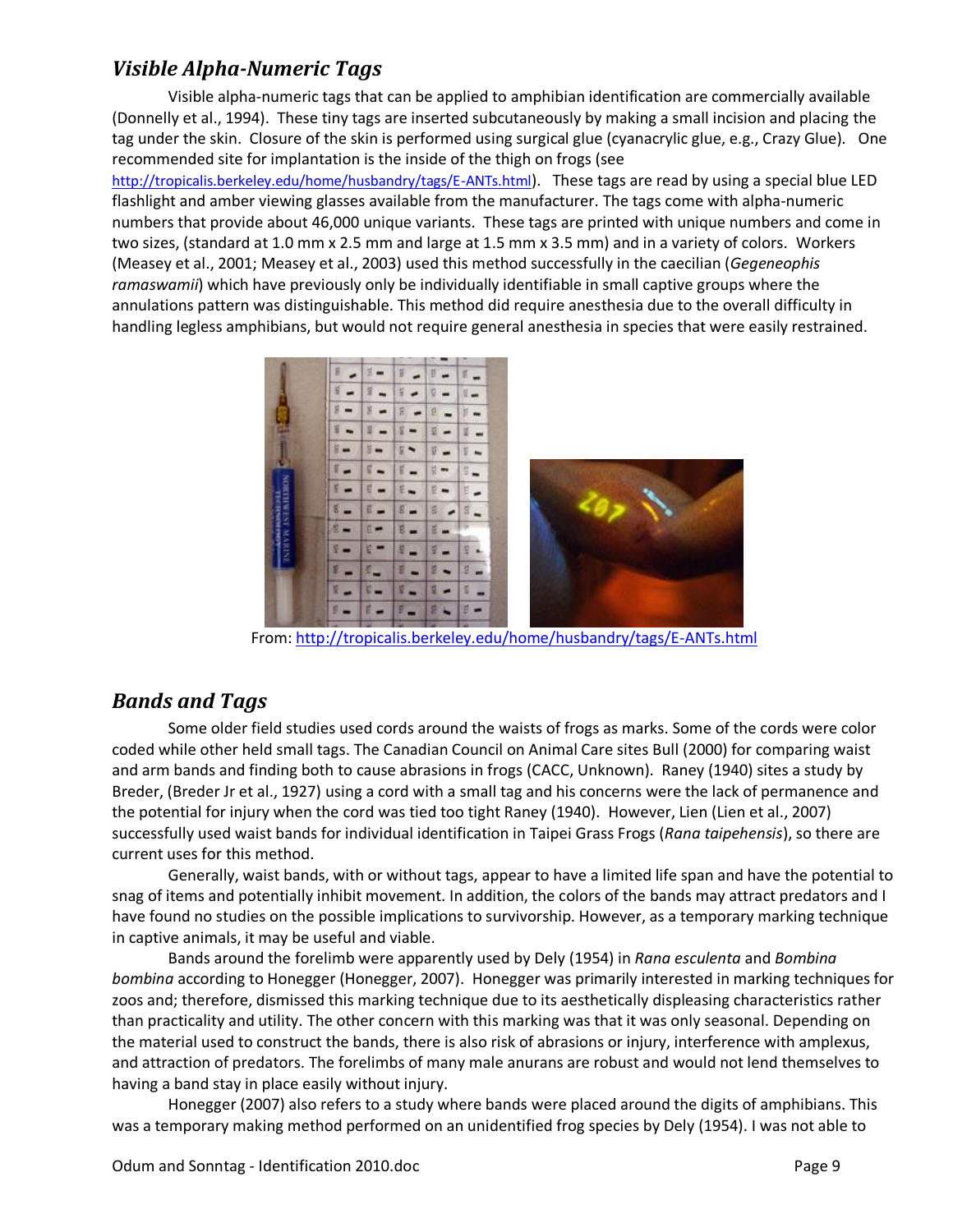find the original paper, but it would seem that the anatomical structure of a frog's foot would make tags easy to lose, and if place tight enough to hold in place, would cause strictures which could result in the loss of toes. In addition, any of the bands could interfere with shedding in amphibians as well, depending on how they are applied.

Knee tags were used by McAllister et al. (2004) in a comparison in marking techniques with radio telemetry. He cites the use of these tags by Elmberg (1989) using elastic cord. The tags were plastic, numerically coded fingerling tags tied at the knee. They found the tags to cause skin irritation and lacerations of the skin and muscle.

As part of a small (2 frog) demonstrational telemetry project, the Detroit Zoo placed transmitters on adult male Bullfogs using a small chair waist band covered in plastic. Though the tags were eventually lost, no injury was noted on the recaptured animal prior to the loss of his tag. Banding may be more applicable to captive management as the animals are monitored daily and a single band loss could be resolved easily.

#### <span id="page-9-0"></span>*External Tags:*

We distinguish external tags from bands because tags generally involve passing some part of the marker through the skin and/or muscle of the animal. Tags are more invasive and have a potential for greater discomfort for the animals, injury, and infection; however, they do have a higher degree of permanence and reliability. There have been a wide variety of external tags used in amphibian studies over the years. Some of these include jaw tag (Raney, 1940; Raney and Lachner, 1947), tail clips(Raney and Ingram, 1941), bead tags (Nace and Manders, 1982), knee tags (McAllister et al., 2004), and toe tags (CACC, Unknown). Researchers studying amphibians 50-70 years ago appeared to show less concern for the comfort of the animal during the placement of the tags and over the life of the animal with the tag, though its comfort was not completely ignored. The attitude of researchers regarding humane placement of marks is evident with a review of the literature. In addition, recent researchers are required to view test animals in the same light as mammals and birds for permitting. Amphibians were, until recently, classified with the fish by universities and labs, which are not as regulated for testing and handling.

One of the earliest accounts of using a tag was Raney (1940) who used jaw tags on bullfrogs (*Rana catesbeiana*) and green frogs (*Rana clamitans*). During the study he marked 606 frogs using numbered metal tags placed through the lower jaw. This is a method that was used on fish, and Raney's dissatisfaction with toe clipping (due to bookkeeping) and waist bands (due to permanence) led him to use the jaw clips in frogs. He started with 50 frogs as a test group since he was concerned about the implications of the tags on the frogs' survival and behavior. This procedure was done with no anesthesia and Raney reports some of the frogs pulling on the tags with their feet after insertion but "no serious tearing of the flesh was noted". He claimed there was not apparent impact on the animal's ability to eat since the stomachs of recaptures contained food upon palpation and that the call was not noticeably changed. He concluded that the jaw clip method was satisfactory and superior to the other methods available at the time (Raney, 1940). Between 1940 and 1946, Raney and Lacher investigated the impact of the jaw clips on the growth of the toad (*Bufo terrestris americanus*) (Raney and Lachner, 1947). They found that the tagged animals had a slower growth rate than the untagged animals. Woodbury (Woodbury et al., 1956) sites a study by Stebbins, et al. (1954) who found jaw clips to be an unacceptable method of marking salamanders. They found the tags caused inflammation and were slough off through the jaw bone. Recent use of jaw clips is nonexistent from the literature for apparently good reasons.

Tail clips on salamanders were attempted by Raney (1941) where he attached metal bands through the tail and back, however these marking methods failed. In some cases the clips that he used were so heavy that aquatic newts had difficulty resurfacing in water. He also saw a large number of lost tags, tail injuries, at least on completely dropped tail, and what he called "putrid" skin, which I assume to mean an infection of some type. Raney does, however, mention that another researcher used tail clips in *Necturus* with success during the period of the study (Raney, 1941). Overall, using tags on salamanders have been less than successful and are not recommended.

Nace and Mander (1982) created a unique marking system for captive *Xenopus* which utilizes a surgical wire with colored beads stung onto it. The wire is placed through the fore or hind limb around the bone to assure its stability. In this study, the female frogs were marks on the forelimb and the males on the hind limb to avoid complications and snagging during breeding. Tags placed only through the skin were occasionally lost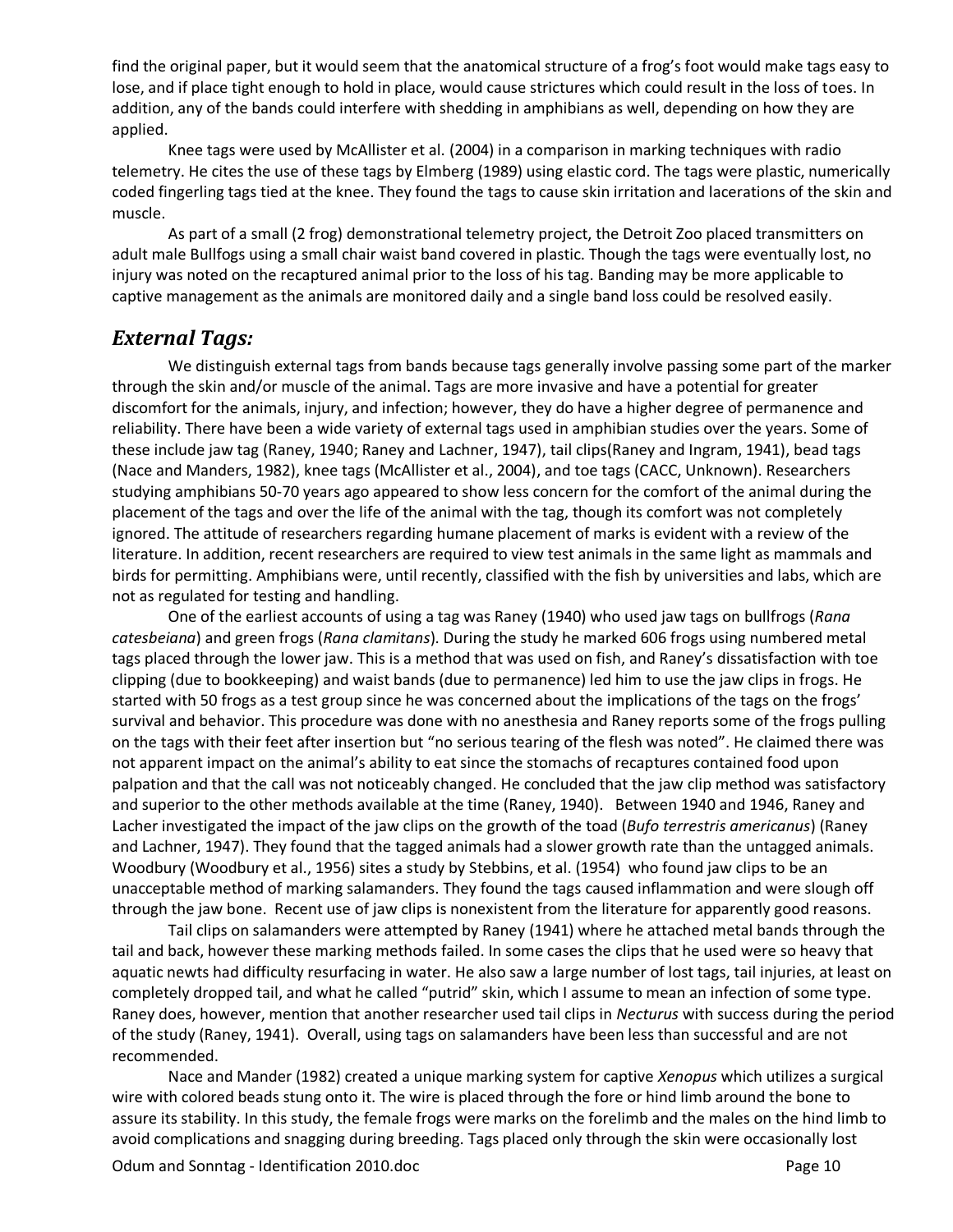(Nace and Manders, 1982). Using bead wire tags through the thigh or tail of amphibians is also possible, though the risk of snagging does exist (CACC, Unknown). In larger frogs, toe tags are an option for marking animals. These tags are placed through the webbing of the hind foot and include a disc-type tag which contains a unique code (CACC, Unknown). Honegger (2007) refers to the use of toe tags by Heusser (1958) who encountered swelling at the site and retention of about one season, with a maximum of two seasons.

### <span id="page-10-0"></span>**Conclusions**

There are many options for maintaining the individual identity of an amphibian through its life. Many have been employed in field work and later adopted for captive animals. In captivity the animals are monitored continuously; unlike many animals in field studies that are marked and then released into the wild. If there is an impact on survivorship or morbidity caused by a marking technique it can be directly observed for the entire life of the animal. For long lived taxa this can be decades. Modern veterinary science and pathology can now identify issues from marking techniques that have not been evident in the past (Williams, 1995). This has provided additional information on the suitability of some techniques.

Today current animal ethics limit the options available for zoo animals. Considerations for animal welfare, specimen aesthetics, and long-term health of the specimen are essential. Non-invasive techniques are preferred if they are reliable, functional, and workable. When the techniques are invasive, it is vital to balance the benefits of the technique (i.e., animal pedigree) and the potential costs in pain, morbidity, fecundity, and mortality to the specimen.

Mutilation through tissue amputation is considered an unacceptable technique at some institutions. This is particularly true when there are multiple amputations involved in the marking. These techniques can limit function, create the opportunity for infection, reduce functionality, and increase mortality. Tissue regeneration is also clearly evident if it occurs to captive animals. The pros and cons with some comments for captive situations of many of the techniques described in this chapter are provided in tables 1 and 2 below.

R. Andrew Odum Department of Herpetology Toledo Zoological Society [raodum@aol.com](mailto:raodum@aol.com)

Edythe Sonntag Michigan State University <sonntage@msu.edu>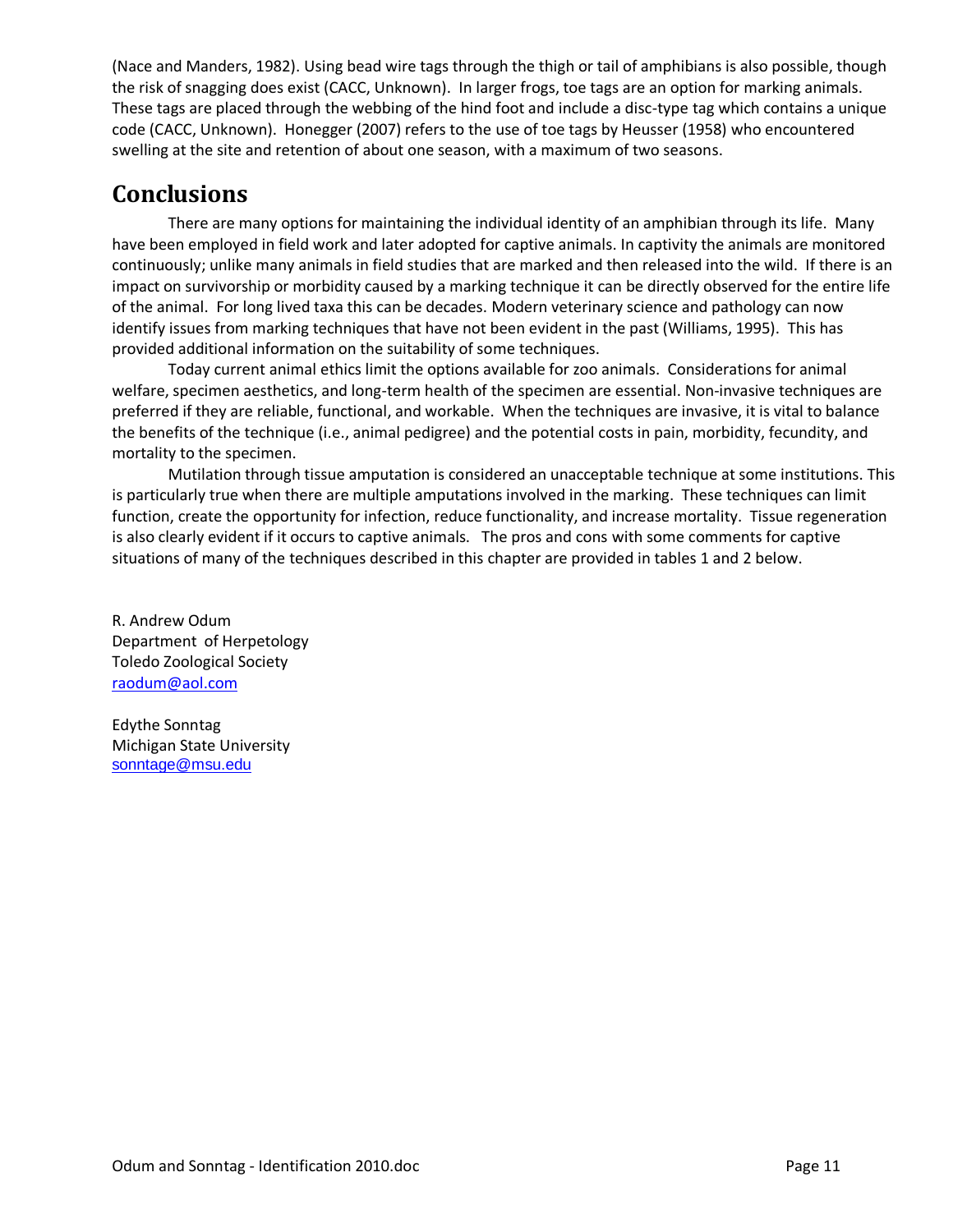# <span id="page-11-0"></span>**Table of Pros and Cons of Marking Techniques**

### <span id="page-11-1"></span>*Table 1 - Non-Invasive Techniques*

| <b>Technique</b> | <b>Application</b>                            | <b>Pros</b>       | Cons                                                                     |  |
|------------------|-----------------------------------------------|-------------------|--------------------------------------------------------------------------|--|
| Photographic ID  | Animals with unique<br>patterns or structures | Noninvasive       | Requires some photographic<br>1.<br>expertise.                           |  |
|                  | (i.e., warts)                                 |                   | Patterns can change with age.<br>2.                                      |  |
|                  |                                               |                   | Postmortem changes may make it<br>3.<br>difficult to identify the animal |  |
| Pattern drawings | Animals with easily<br>identifiable different | Noninvasive       | Requires some photographic<br>1.<br>expertise.                           |  |
|                  | patters                                       |                   | 2.<br>Patterns can change with age.                                      |  |
|                  |                                               |                   | Postmortem changes may make it<br>3.                                     |  |
|                  |                                               |                   | difficult to identify the animal                                         |  |
| Isolation        | Animals are held                              | 1.<br>Noninvasive | Cage labels or cards may be lost                                         |  |
|                  | individually or in pairs                      | 2.<br>Does not    |                                                                          |  |
|                  | (sexually Dimorphic)                          | require pattern   |                                                                          |  |

### <span id="page-11-2"></span>*Table 2 – Invasive Techniques*

| <b>Technique</b>       | <b>Application</b>           | <b>Pros</b>         |                | Cons                             |  |
|------------------------|------------------------------|---------------------|----------------|----------------------------------|--|
| <b>Freeze Branding</b> | Large Amphibians             | Permanent marking   | 1.             | Markings are crude               |  |
|                        |                              |                     | 2.             | Can cause infection              |  |
|                        |                              |                     | 3.             | Animals must be fairly large     |  |
| Toe Clipping and tail  | <b>Frogs and Salamanders</b> | An easy technique   | 1.             | May require multiple digit       |  |
| clipping               |                              |                     |                | amputations on one limb.         |  |
|                        |                              |                     | 2.             | Salamanders may regenerate digit |  |
|                        |                              |                     |                | and tail                         |  |
|                        |                              |                     | 3.             | Can cause infections             |  |
| Other amputation       | Not recommended              | An easy technique   | 1.             | Leaves mutilation                |  |
|                        |                              |                     | 2.             | May compromise function          |  |
| Decimal Code Wire      | Groups of animals            | Can be used to mark | 1.             | Requires reader                  |  |
|                        |                              | many animals        | 2.             | Animal may have to be            |  |
|                        |                              |                     |                | euthanized to read wire          |  |
| <b>Bands</b>           | Frogs and salamanders        | An easy technique   | 1.             | Cannot be used on small animals  |  |
|                        |                              |                     | 2.             | Tag may fall                     |  |
|                        |                              |                     | 3.             | May compromise function          |  |
| <b>External Tags</b>   | All amphibians               | Easy Id             | $\mathbf{1}$ . | Cannot be used on small animals  |  |
|                        |                              |                     | 2.             | Tag may fall                     |  |
|                        |                              |                     | 3.             | May compromise function          |  |
| Passive Integrated     | Animals above 25g mass       | Unique ID and       | $\mathbf{1}$ . | Cannot be used on small animals  |  |
| Transponders           |                              | common use in zoos  | 2.             | Tag may be shed                  |  |
|                        |                              |                     | 3.             | Tag may fail                     |  |
| Visual implants -      | Marking of any amphibian     | Can be used on      | 1.             | Elastomer may migrate to         |  |
| Elastomer              |                              | larvae and adults   |                | internal organs                  |  |
|                        |                              |                     | 2.             | Limited coding systems           |  |
|                        |                              |                     | 3.             | Requires black light             |  |
| Other Injectable       | Marking of any amphibian     | Can be used on      | 1.             | Elastomer may migrate to         |  |
| Implants               |                              | larvae and adults   |                | internal organs                  |  |
|                        |                              |                     | 2.             | Limited coding systems           |  |
|                        |                              |                     | 3.             | Requires black light             |  |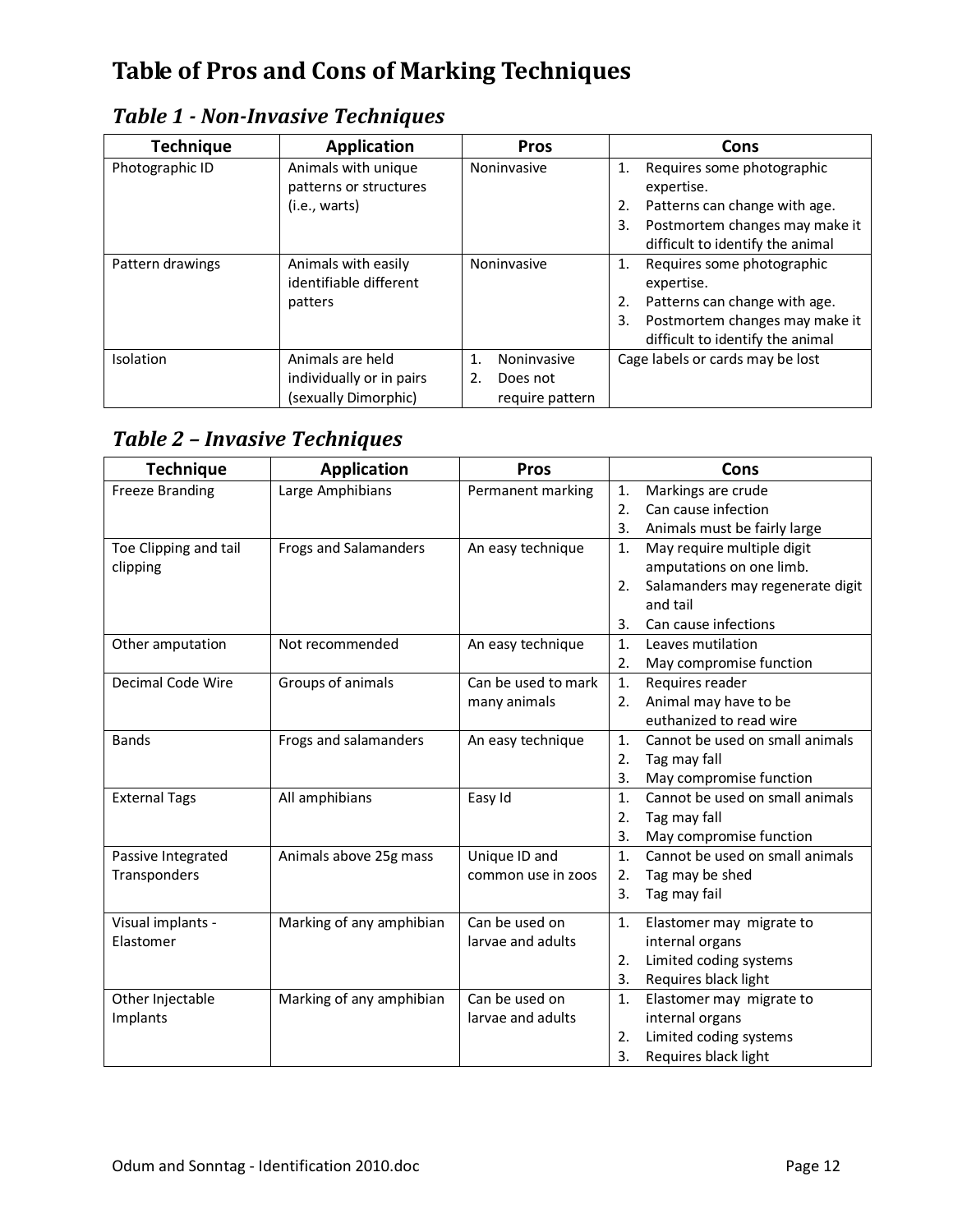### <span id="page-12-0"></span>**Literature Cited**

- Arntzen, J., A. Smithson and R. Oldham. 1999. Marking and tissue sampling effects on body condition and survival in the newt Triturus cristatus. Journal of Herpetology 33(4): 567-576.
- Beaupre, S., E. Jacobson, H. Lillywhite and K. Zamudio. 2004. Guidelines for Use of Live Amphibians and Reptiles in Field and Laboratory Research. Herpetological Animal Care and Use Committee (HACC) of the American Society of Ichthyologists and Herpetologists. American Society of Ichthyologists and Herpetologists.

Beaupre, S. J., E. R. Jacobson, H. B. Lillywhite and K. Zamudio. 2004. **GUIDELINES FOR USE OF LIVE AMPHIBIANS AND REPTILES IN FIELD AND LABORATORY RESEARCH**, American Society of Ichthyologists and Herpetologists.

Breder Jr, C., R. Breder and A. Redmond. 1927. Frog tagging: a method of studying anuran life habits. Zoologica: scientific contributions of the New York Zoological Society: 201.

CACC. Unknown. CCAC species-specific recommendations on: AMPHIBIANS AND REPTILES. C. C. O. A. Care.

- Cecil, S. and J. Just. 1978. Use of acrylic polymers for marking of tadpoles (Amphibia, Anura). Journal of Herpetology 12(1): 95-96.
- Clark Jr, D. 1971. Branding as a marking technique for amphibians and reptiles. Copeia 1971(1): 148-151.
- Clarke, R. 1972. The effect of toe clipping on survival in Fowler's toad (Bufo woodhousei fowleri). Copeia 1972(1): 182-185.
- Daugherty, C. 1976. Freeze-branding as a technique for marking anurans. Copeia 1976(4): 836-838.
- Davis, T. and K. Ovaska. 2001. Individual recognition of amphibians: effects of toe clipping and fluorescent tagging on the salamander Plethodon vehiculum. Journal of Herpetology 35(2): 217-225.
- Dely, O. G. 1954. Markierungsversuche an Fröschen (Vorläufige Mitteilung). Annales historico-naturales Musei nationalis hungarici 3[1952]: 41-46.
- Donnelly, M., C. Guyer, E. Juterbock and R. Alford. 1994. **Techniques for marking amphibians**.
- Elmberg, J. 1989. Knee-tagging-a new marking technique for anurans. Amphibia-Reptilia 10(2): 101-104.
- Gamble, L., S. Ravela and K. McGarigal. 2008. Multi-scale features for identifying individuals in large biological databases: an application of pattern recognition technology to the marbled salamander Ambystoma opacum. JOURNAL OF APPLIED ECOLOGY-OXFORD- 45(1): 170.
- Guttman, S. and W. Creasey. 1973. Staining as a technique for marking tadpoles. Journal of Herpetology 7(4): 388- 388.
- Heatwole, H. 1961. Rates of desiccation and rehydration of eggs in a terrestrial salamander, Plethodon cinereus. Copeia 1961(1): 110-112.
- Heemeyer, J. L., J. A. Homyack and C. A. Haas. 2007. Retention and readability of visible implant elastomer marks in the eastern Red-Backed salamanders *Plethodon cinereus*. Herpetological Review 38 (4): 425-428.
- Heusser, H. 1958. Über die Beziehungen der Erdkröte (Bufo bufo L.) zu ihrem Laichplatz I. Behaviour 12(3): 208- 232.
- Honegger, R. 2007. Marking amphibians and reptiles for future identification. International Zoo Yearbook 19(1): 14-22.
- Lien, C., H. Lin and K. Lue. 2007. Demography of Two Small Breeding Populations of Taipei Grass Frog, Rana taipehensis van Denburgh (Amphibia, Anura). BioFormosa 42(1): 17-24.
- May, R. 2004. Ethics and amphibians. Nature 431(7007): 403.
- McAllister, K., J. Watson, K. Risenhoover and T. McBride. 2004. Marking and radiotelemetry of Oregon spotted frogs (Rana pretiosa). Northwestern Naturalist: 20-25.
- Measey, G., D. Gower, O. Oommen and M. Wilkinson. 2001. Permanent marking of a fossorial caecilian, Gegeneophis ramaswamii (Amphibia: Gymnophiona: Caeciliidae). Journal of South Asian Natural History 5: 109-115.
- Measey, G., D. Gower, O. Oommen and M. Wilkinson. 2003. A mark–recapture study of the caecilian amphibian Gegeneophis ramaswamii (Amphibia: Gymnophiona: Caeciliidae) in southern India. Journal of Zoology 261(02): 129-133.